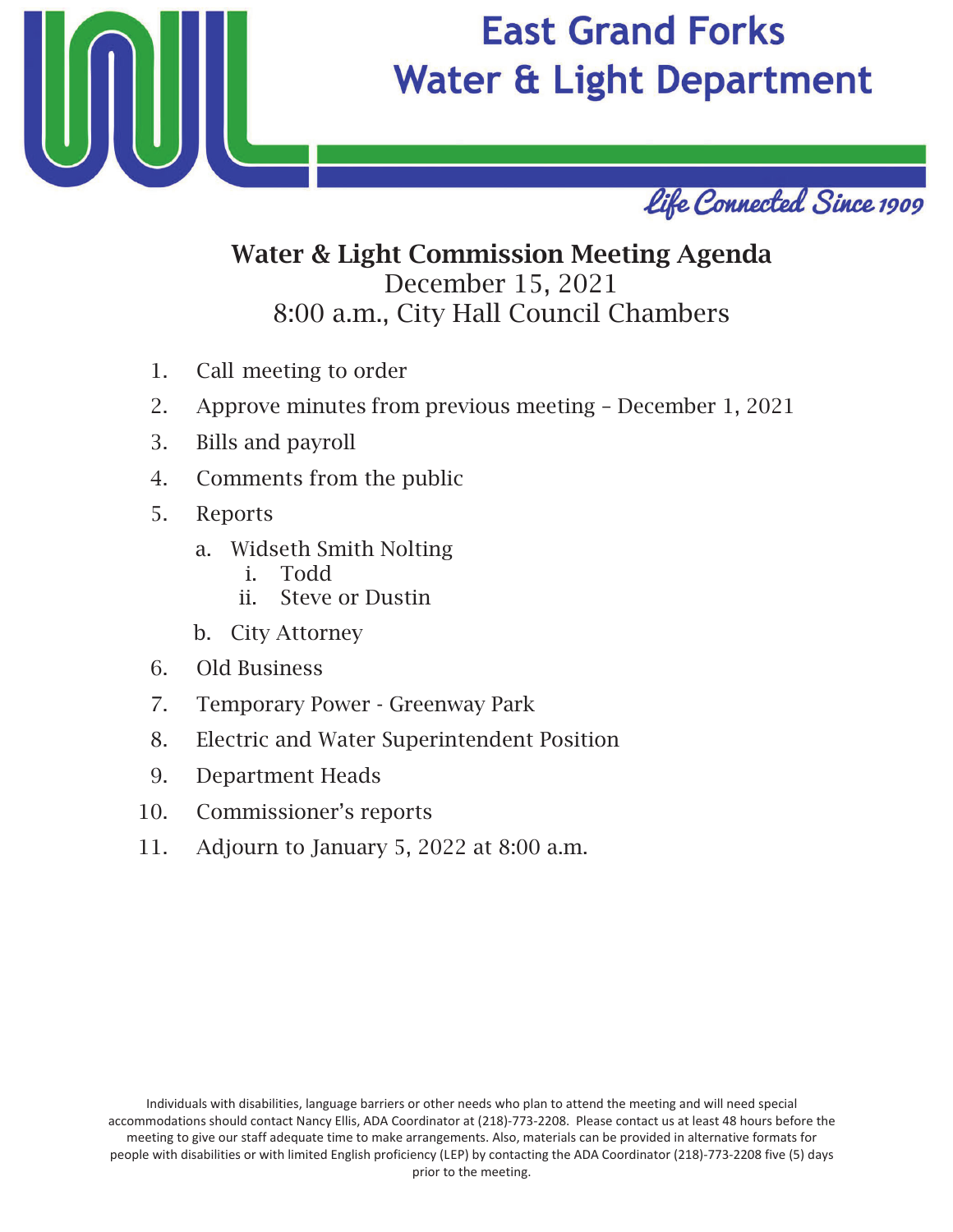Minutes of the regular meeting of the Water, Light, Power and Building Commission of the City of East Grand Forks. Minnesota on December 1, 2021 at 8:00 am held in the City Council Chambers. Present: Grinde, Beauchamp, Quirk (remote), DeMers Absent: None

Also present: Keith Mykleseth, Ron Galstad, Brian Johnson, Jeff Olson, Steve Emery, Todd Forster, Brianna Feil, Kevin Hatcher, Corey Thompson and Karla Anderson.

It was moved by Commissioner Beauchamp seconded by Commissioner Quirk that the minutes of the previous regular meeting of November 17, 2021, be approved as read. Voting Aye: Grinde, Beauchamp, Quirk, DeMers Voting Nay: None

It was moved by Commissioner Beauchamp seconded by Commissioner DeMers to authorize the Secretary to issue payment of the recommended bills and payroll in the amount of \$311,805.51. Voting Aye: Grinde, Beauchamp, Quirk, DeMers Voting Nay: None

It was moved by Commissioner Beauchamp seconded by Commissioner Quirk to approve the 2022 Water Plant Chemical Bid results and the 2 year guaranteed cost contract as presented by Brian Johnson, WTP Superintendent.

Voting Aye: Grinde, Beauchamp, Quirk, DeMers Voting Nay: None

It was moved by Commissioner Beauchamp seconded by Commissioner DeMers to adjourn at 8:17 am to the next regular meeting on December 15, 2021 at 8:00 am to be held in the City Council Chambers. Voting Ave: Grinde, Beauchamp, Quirk, DeMers Voting Nay: None

> Lori Maloney **Commission Secretary**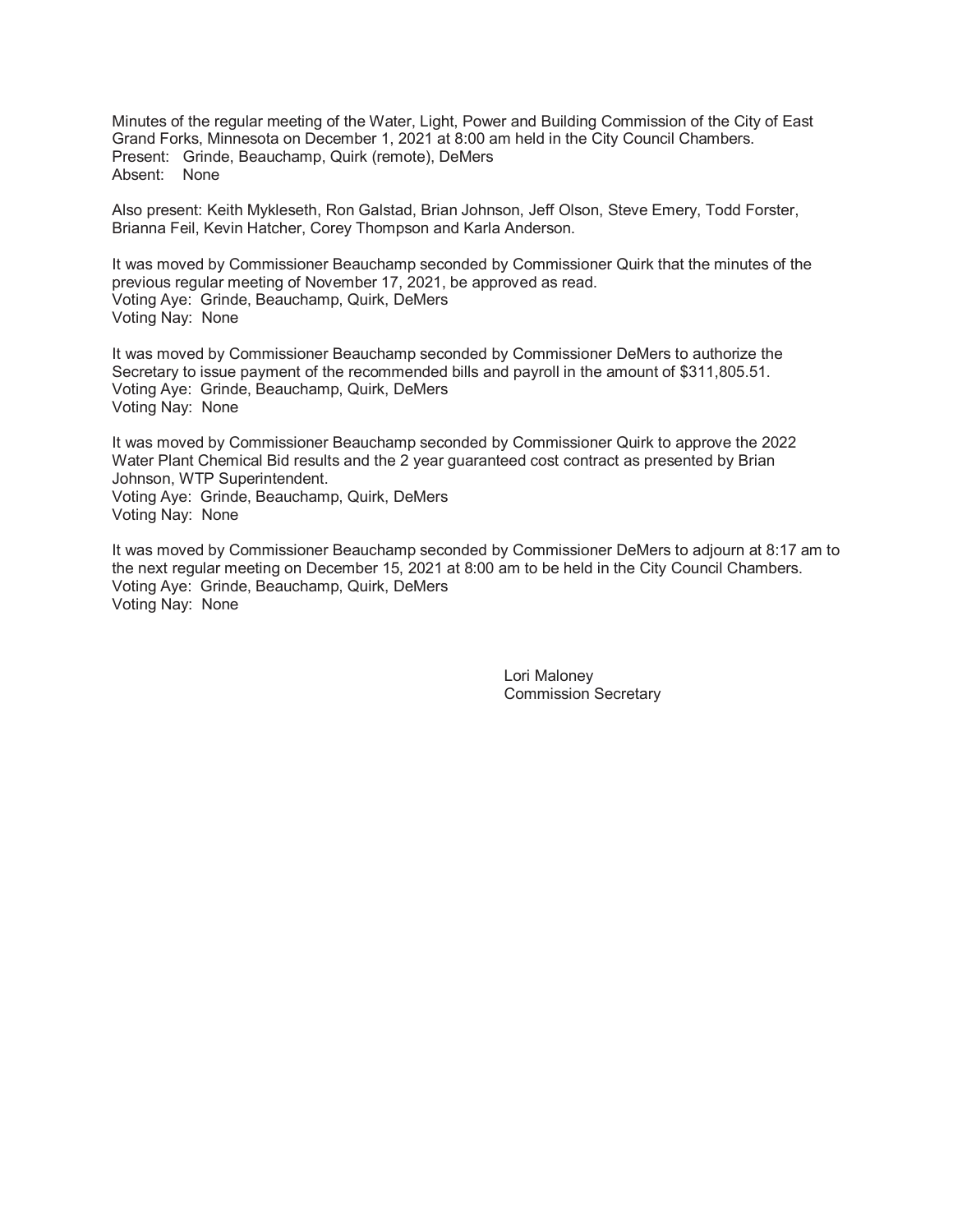## **Accounts Payable**

Check Register Totals Only

User: Printed:

khatcher 12/9/2021 - 9:13 AM



P. O. Box 373 East Grand Forks, MN 56721 (218) 773-2483

| <b>Check</b> | Date       | Vendor No     | <b>Vendor Name</b>        | <b>Amount</b> | <b>Voucher</b> |
|--------------|------------|---------------|---------------------------|---------------|----------------|
| 517308       | 12/09/2021 | <b>COM500</b> | Commissioner of Revenue   | 52,959.00     | $\overline{0}$ |
| 517309       | 12/09/2021 | <b>HAL500</b> | Halstad Telephone Company | 1,535.20      | $\overline{0}$ |
| 517310       | 12/09/2021 | <b>MMP501</b> | MMPA c/o Avant Energy     | 732,679.41    | $\mathbf{0}$   |
| 517311       | 12/09/2021 | <b>VER500</b> | Verizon Wireless          | 313.17        | $\mathbf{0}$   |
|              |            |               | Check Total:              | 787,486.78    |                |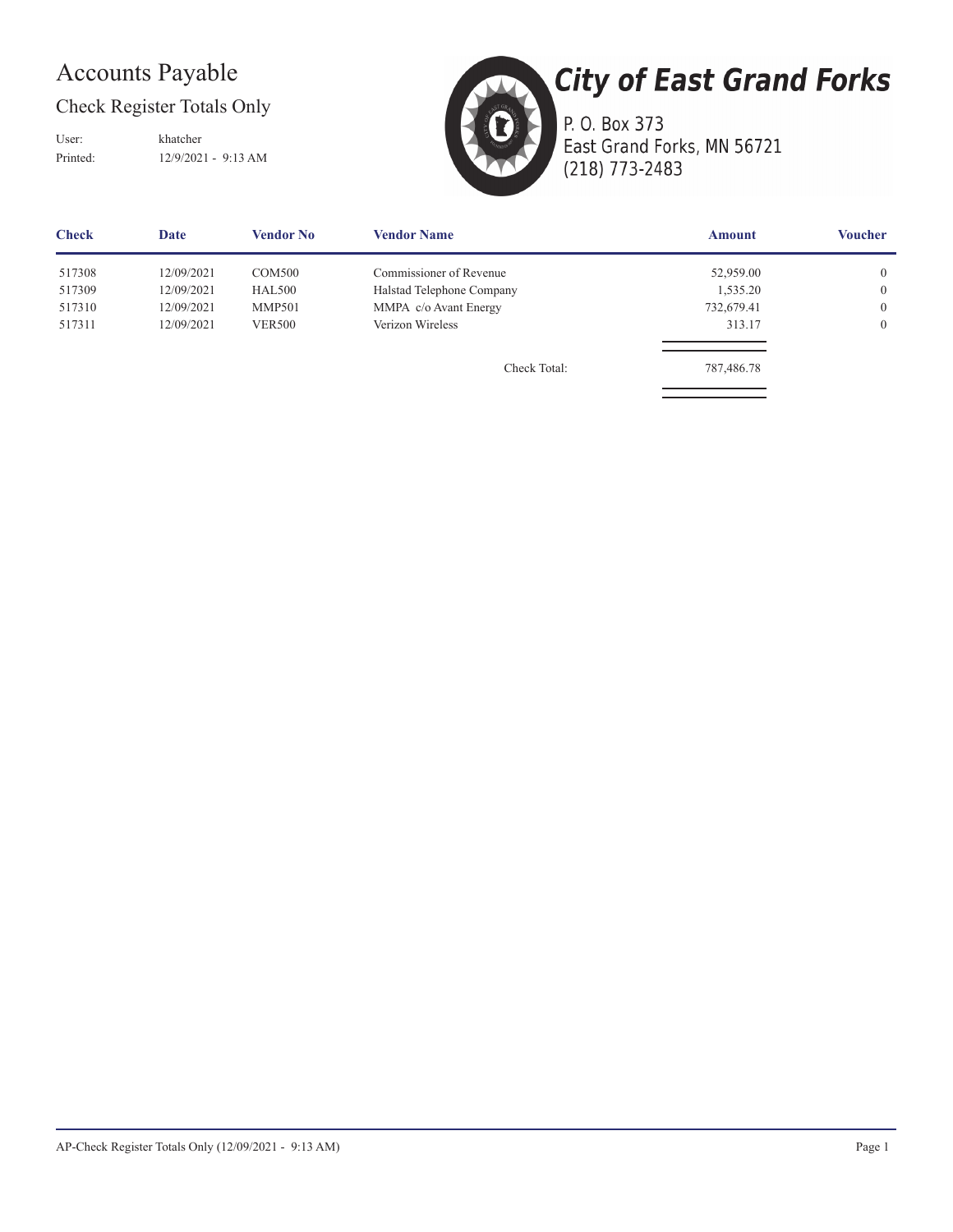## Accounts Payable

### Check Register Totals Only

User: Printed:

khatcher 12/13/2021 - 1:56 PM



**City of East Grand Forks** P. O. Box 373 East Grand Forks, MN 56721

(218) 773-2483

| <b>Check</b> | <b>Date</b><br><b>Vendor No</b><br><b>Vendor Name</b> |               | <b>Amount</b>                        | <b>Voucher</b>               |                  |
|--------------|-------------------------------------------------------|---------------|--------------------------------------|------------------------------|------------------|
| 517312       | 12/15/2021                                            | UB*01271      | Foos Aden                            | 116.79                       | $\boldsymbol{0}$ |
| 517313       | 12/15/2021                                            | <b>AES500</b> | Advanced Engineering and Environme   | 2,170.75<br>$\boldsymbol{0}$ |                  |
| 517314       | 12/15/2021                                            | APC500        | American Payment Centers             | 236.79<br>$\mathbf{0}$       |                  |
| 517315       | 12/15/2021                                            | AQU501        | Aqua-Pure Inc                        | 5,939.94                     | $\boldsymbol{0}$ |
| 517316       | 12/15/2021                                            | <b>ARA500</b> | Aramark Uniform Services             | 196.12                       | $\boldsymbol{0}$ |
| 517317       | 12/15/2021                                            | <b>BIG504</b> | Big Al's Construction                | 6,800.00                     | $\mathbf{0}$     |
| 517318       | 12/15/2021                                            | <b>BOR501</b> | Border States Electric Supply        | 308.17                       | $\mathbf{0}$     |
| 517319       | 12/15/2021                                            | <b>BOU501</b> | Boushee Welding & Repair             | 1,640.00                     | $\boldsymbol{0}$ |
| 517320       | 12/15/2021                                            | UB*01269      | <b>Bassam Breesam</b>                | 71.89                        | $\boldsymbol{0}$ |
| 517321       | 12/15/2021                                            | <b>CAN501</b> | Cannon Technologies Inc              | 204.57                       | $\boldsymbol{0}$ |
| 517322       | 12/15/2021                                            | <b>CON501</b> | Connect Interiors                    | 4,719.39                     | $\boldsymbol{0}$ |
| 517323       | 12/15/2021                                            | <b>CUS501</b> | Custom Aire Inc                      | 95.00                        | $\boldsymbol{0}$ |
| 517324       | 12/15/2021                                            | DAK502        | Dakota Supply Group                  | 2,288.14                     | $\mathbf{0}$     |
| 517325       | 12/15/2021                                            | <b>EGF501</b> | <b>EGF City</b>                      | 560,478.23                   | $\mathbf{0}$     |
| 517326       | 12/15/2021                                            | <b>EXP501</b> | Exponent                             | 240.00                       | $\mathbf{0}$     |
| 517327       | 12/15/2021                                            | <b>FAM560</b> | Family of God Church                 | 4,345.60                     | $\boldsymbol{0}$ |
| 517328       | 12/15/2021                                            | <b>FOR505</b> | Forum Communications Company         | 270.00                       | $\boldsymbol{0}$ |
| 517329       | 12/15/2021                                            | GAL501        | Galstad Jensen & McCann PA           | 472.50                       | $\boldsymbol{0}$ |
| 517330       | 12/15/2021                                            | UB*01270      | Abdi Gas                             | 150.13                       | $\mathbf{0}$     |
| 517331       | 12/15/2021                                            | GAT501        | GateHouse Media Minnesota Holdings   | 420.00                       | $\boldsymbol{0}$ |
| 517332       | 12/15/2021                                            | GOP501        | Gopher State One-Call                | 66.15                        | $\boldsymbol{0}$ |
| 517333       | 12/15/2021                                            | <b>GRA505</b> | Graymont (WI) LLC                    | 7,422.59                     | $\boldsymbol{0}$ |
| 517334       | 12/15/2021                                            | UB*01272      | Nicholas Hasby                       | 169.27                       | $\boldsymbol{0}$ |
| 517335       | 12/15/2021                                            | <b>HAW501</b> | Hawkins Inc                          | 10,350.60                    | $\boldsymbol{0}$ |
| 517336       | 12/15/2021                                            | UB*01266      | Craig Hebron                         | 508.79                       | $\boldsymbol{0}$ |
| 517337       | 12/15/2021                                            | HUG501        | Hugo's $#5$                          | 63.14                        | $\mathbf{0}$     |
| 517338       | 12/15/2021                                            | <b>IHM500</b> | iHeartMedia                          | 549.00                       | $\mathbf{0}$     |
| 517339       | 12/15/2021                                            | <b>JOB501</b> | JobsHQ                               | 1,219.00                     | $\mathbf{0}$     |
| 517340       | 12/15/2021                                            | <b>JOH510</b> | Johnson Controls Fire Protection LP  | 626.77                       | $\boldsymbol{0}$ |
| 517341       | 12/15/2021                                            | <b>KRO500</b> | <b>KROX-AM</b>                       | 60.00                        | $\boldsymbol{0}$ |
| 517342       | 12/15/2021                                            | <b>LEI501</b> | Leighton Broadcasting                | 525.00                       | $\boldsymbol{0}$ |
| 517343       | 12/15/2021                                            | UB*01267      | Kristina M Leiser                    | 72.32                        | $\boldsymbol{0}$ |
| 517344       | 12/15/2021                                            | <b>HAR501</b> | Local Ace                            | 132.03                       | $\boldsymbol{0}$ |
| 517345       | 12/15/2021                                            | MND501        | MN Dept of Commerce                  | 2,690.70                     | $\boldsymbol{0}$ |
| 517346       | 12/15/2021                                            | <b>MOT502</b> | Motion Industries Inc                | 88.16                        | $\boldsymbol{0}$ |
| 517347       | 12/15/2021                                            | <b>NET501</b> | NetWork Center Inc                   | 2,069.60                     | $\boldsymbol{0}$ |
| 517348       | 12/15/2021                                            | <b>NOR507</b> | Northdale Oil                        | 83.23                        | $\boldsymbol{0}$ |
| 517349       | 12/15/2021                                            | UB*01268      | Premier Homes & Builders             | 245.02                       | $\boldsymbol{0}$ |
| 517350       | 12/15/2021                                            | PRO502        | Project Energy Savers LLC            | 556.75                       | $\overline{0}$   |
| 517351       | 12/15/2021                                            | <b>RMB500</b> | RMB Environmental Laboratories, Inc. | 95.00                        | $\mathbf{0}$     |
| 517352       | 12/15/2021                                            | UB*01273      | Kaylie Streitz                       | 200.02                       | $\mathbf{0}$     |
| 517353       | 12/15/2021                                            | <b>SUN500</b> | Sun Dot Communications, LLC          | 89.99                        | $\mathbf{0}$     |
| 517354       | 12/15/2021                                            | <b>TNT501</b> | <b>TNT</b> Outfitters                | 172.00                       | $\mathbf{0}$     |
| 517355       | 12/15/2021                                            | <b>TRU501</b> | True Temp Inc                        | 141.88                       | $\mathbf{0}$     |
| 517356       | 12/15/2021                                            | <b>UNI502</b> | Univar Solutions USA Inc             | 11,024.76                    | $\mathbf{0}$     |
| 517357       | 12/15/2021                                            | <b>WAT501</b> | Water & Light Department             | 18,009.16                    | $\mathbf{0}$     |
| 517358       | 12/15/2021                                            | WID501        | Widseth Smith Nolting & Assoc Inc    | 40,588.42                    | $\theta$         |
| 517359       | 12/15/2021                                            | <b>XCE501</b> | Xcel Energy                          | 414.37                       | $\boldsymbol{0}$ |
| 517360       | 12/15/2021                                            | <b>XCE502</b> | Xcel Energy                          | 4,573.58                     | $\mathbf{0}$     |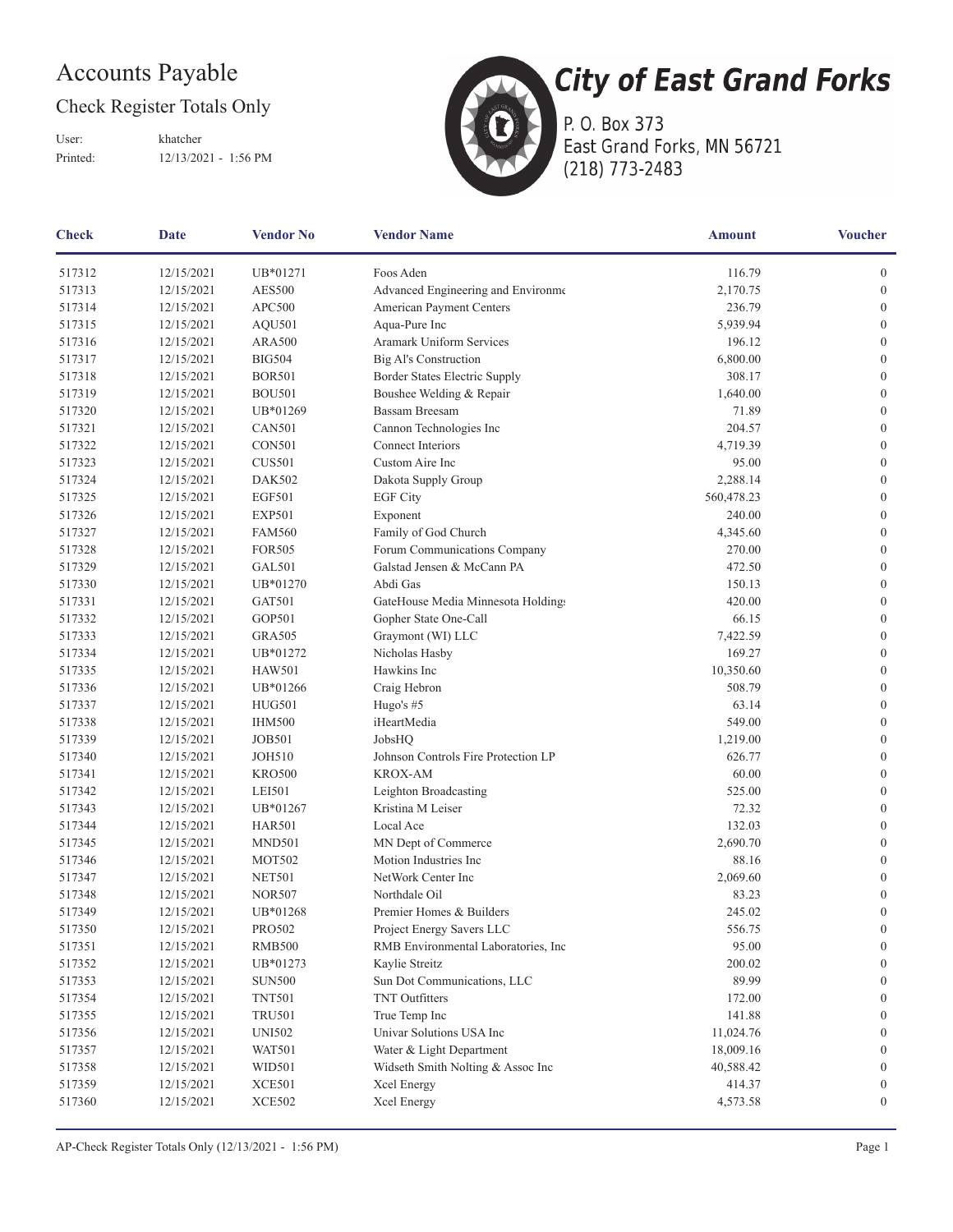| <b>Check</b> | <b>Date</b> | <b>Vendor No</b> | <b>Vendor Name</b> |              | <b>Amount</b> | <b>Voucher</b> |
|--------------|-------------|------------------|--------------------|--------------|---------------|----------------|
|              |             |                  |                    |              |               |                |
|              |             |                  |                    | Check Total: | 693,971.31    |                |
|              |             |                  |                    |              |               |                |
|              |             |                  |                    |              |               |                |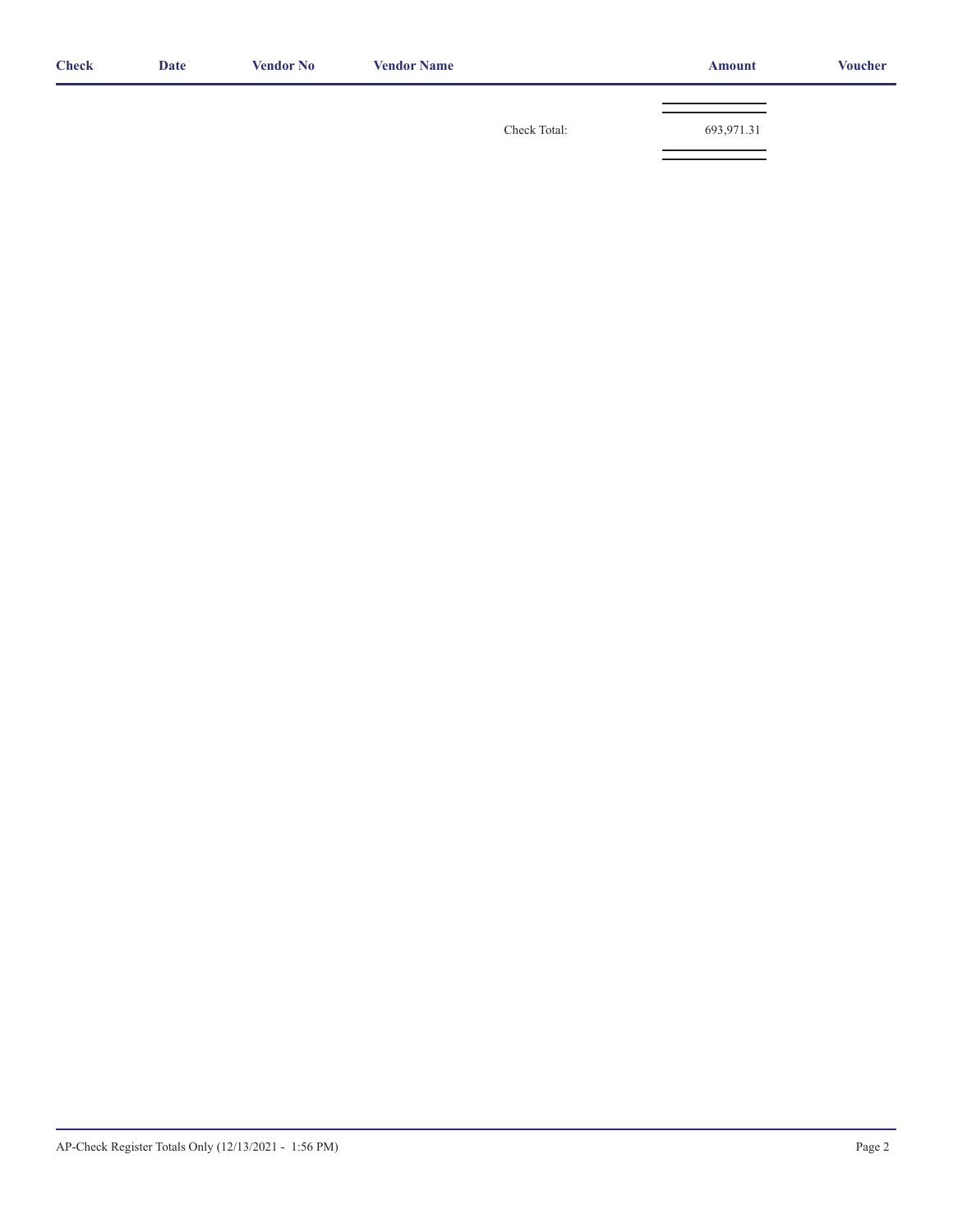### **Rebates 12/15/21**

| AC Tune up                       | Olien                             | \$<br>60.00  |
|----------------------------------|-----------------------------------|--------------|
| <b>Commercial Weatherization</b> | Family of God Church - Insulation | \$4,345.60   |
| <b>Dishwasher</b>                | Ozaki                             | \$<br>50.00  |
| <b>ECM</b>                       | Henson                            | \$<br>150.00 |
| <b>ECM</b>                       | <b>Mack</b>                       | \$<br>150.00 |
| <b>ECM</b>                       | Smith                             | \$<br>150.00 |
| <b>ECM</b>                       | <b>Delmore</b>                    | \$<br>150.00 |
| <b>ECM</b>                       | Enright                           | \$<br>150.00 |
| <b>ECM</b>                       | Anderson                          | \$<br>150.00 |
| <b>ECM</b>                       | Magnell                           | \$<br>150.00 |
| Refrigerator                     | Olafson                           | 75.00        |
|                                  | <b>Total</b>                      | \$5,580.60   |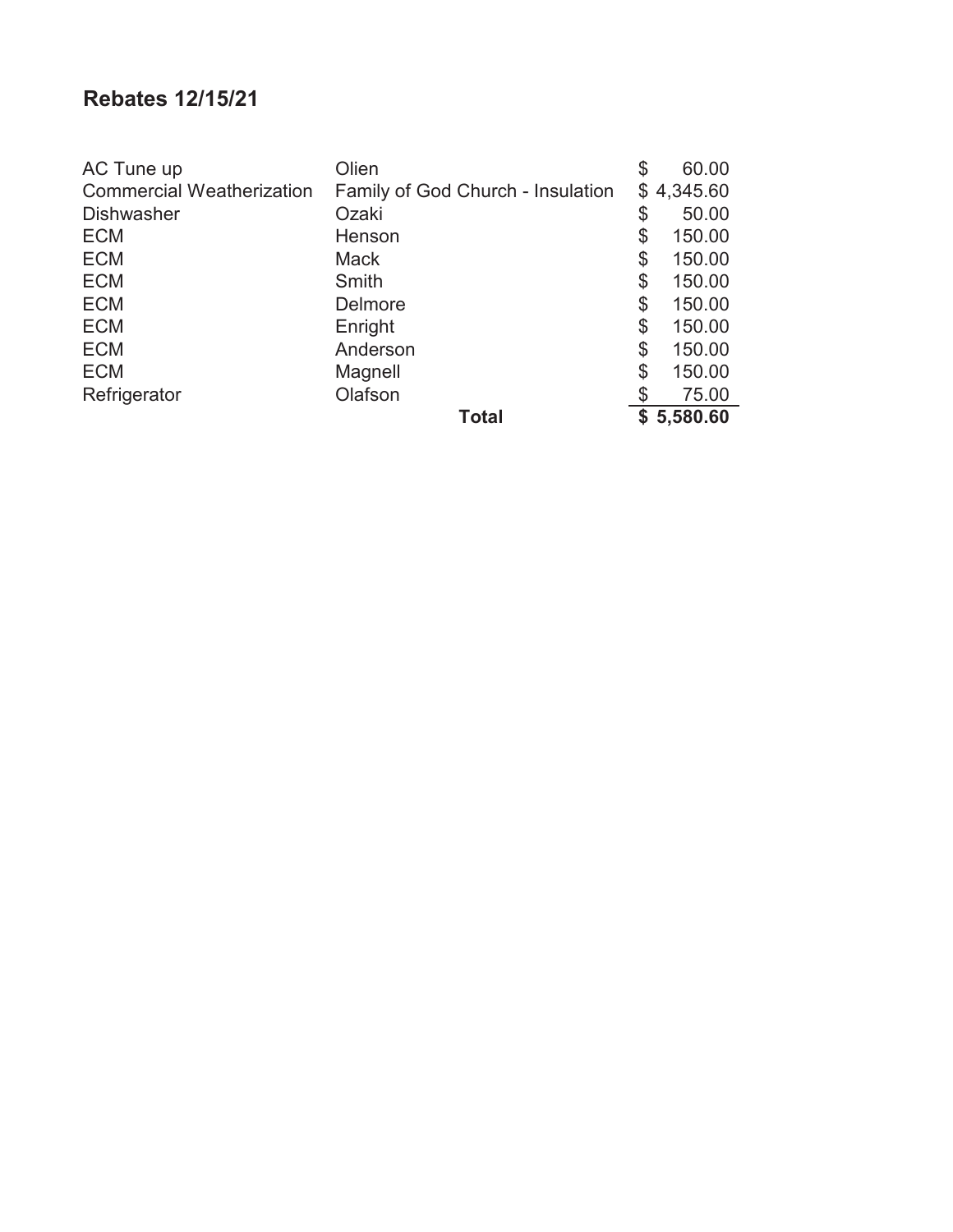## **Request for Water and Light Commission Action**

| Date: | December 9, 2021                                    |
|-------|-----------------------------------------------------|
| To:   | Water & Light Commission                            |
| From: | Reid Huttunen, Parks & Recreation Superintendent    |
| RE:   | Temporary (Seasonal) Power Request at Greenway Park |

### **Background:**

Last winter, neighbors living around Greenway Park asked for permission from the Parks Department to build and maintain an outdoor rink on the park property. The rink was a success for kids in the neighborhood, and it has been built again this year.

A request has come in the last few weeks for power to be provided so that a light can be added to the rink. I am in support of the rink being lit, as long as it can be powered by a timer system which will shut off daily by 9:00 p.m.

In order to make this happen, I'm requesting Water & Light provide temporary power access at the Park.

Parks & Recreation is willing to pay the bill for power used on the lights, if W&L can support install of the temporary panel.

The lighting will be provided privately by neighbors helping maintain the rink.

### Recommendation:

Recommend Water and Light Commission approve request as presented.